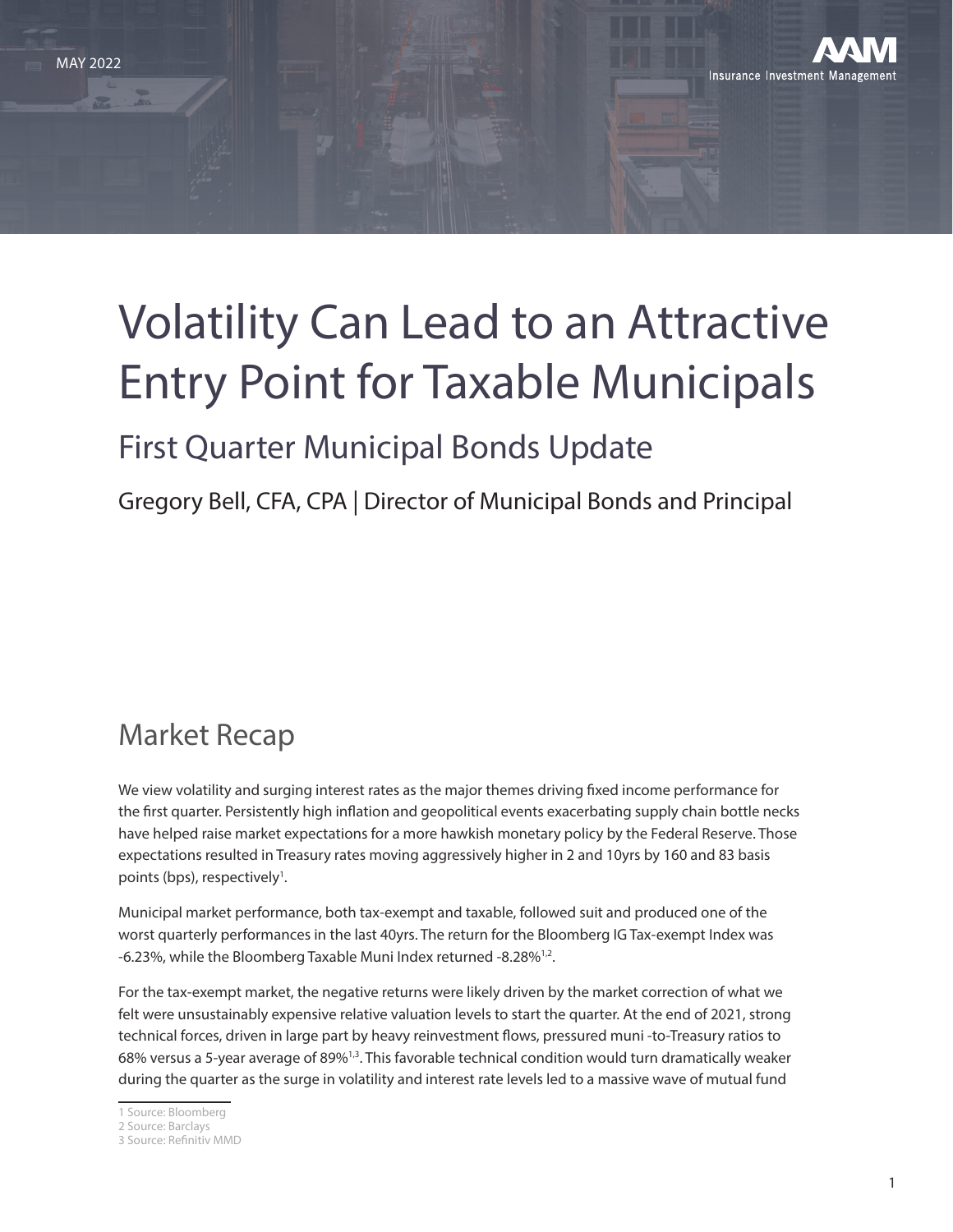outflows that totaled over \$27 billion<sup>4</sup>. Almost half of those outflows (44%) occurred during March. Tax-exempt yields in 2 and 10yrs moved higher by 152 and 115 bps, respectively. Relative valuation metrics would also move to much weaker levels, with muni-to-Treasury yield ratios finishing the quarter at 93%. On a tax-adjusted basis (21% corporate rate), tax-exempt 10yr yield spread to Treasuries rose by 55bps to end the quarter at 27bps $^{1,3,4}$ .

Taxable municipals did not fare any better than tax-exempts. Historically, this sector tends to follow the performance in corporate spreads. The Bloomberg US Agg Corporate index option adjusted spread (OAS) finished the quarter at 116 bps, moving wider by 24 bps during the quarter. Taxable munis followed in sympathy, with spreads for the Bloomberg Taxable Muni (Agg Eligible) Index OAS increasing by 26bps to end the quarter at 118 bps<sup>1,2</sup>. What's notable about this relative performance in OAS between these two sectors is that the muni index OAS finished the quarter at a wider spread of 2bps versus the corporate index, after being as much as 27bps through the corporate index during the first week of March. While corporate spreads were tightening by 26bps between March 8th and quarter end, taxable munis experienced a substantial lag in performance and widened by 3bps over the same time frame<sup>1,2</sup>.

#### Taxable Municipals are Attractive versus **Corporates**

In taking a more granular look at taxable muni spread performance, we find that spreads across the curve moved aggressively wider as market volatility pushed many investors to the sidelines and broker/ dealers were reluctant to add to inventory levels, in our opinion. Treasury spread levels for 'AAA'-rated Municipals in 5, 10 and 30yrs moved wider by 33, 45 and 28bps, respectively, to end the quarter at 48, 80 and 83 bps in those same years, respectively. In comparing the yield levels for the muni sector versus yields for the 'A'-rated corporate industrial sector at quarter end, muni-to-corporate spreads in 5, 10 and 30yrs would widen by 20, 29, and 13bps, respectively. To end the quarter, spread levels to corporates in 5, 10, and 30yrs were at 2, 0 and -22 bps, respectively, versus 5-yr averages in those same years of -16, -18 and -31 bps, respectively. Additionally, 'AA'- and 'A'-rated municipal credits provide a range of an additional 10 to 47bps in additional carry versus the 'AAA' levels<sup>1,2,5</sup>.

#### Outlook: Favorable Technicals Should Support Spread Performance

We view the sector's relative underperformance and the resultant spread relationships to both Treasuries and corporate as an attractive entry point and we are advocating an increase to the basis. Our target range for building exposure is in the 5- to 30-year range.

Looking forward, we expect spread levels to stabilize and eventually tighten over the balance of 2022. Technicals should provide a favorable backdrop. While market volatility persists, we expect supply conditions will be at more muted levels relative to issuance patterns over the last 2 years. The rise in treasury rates has made it difficult for refinancing economics to work and we've already seen this segment of new

4 Source: Lipper

<sup>5</sup> Source: AAM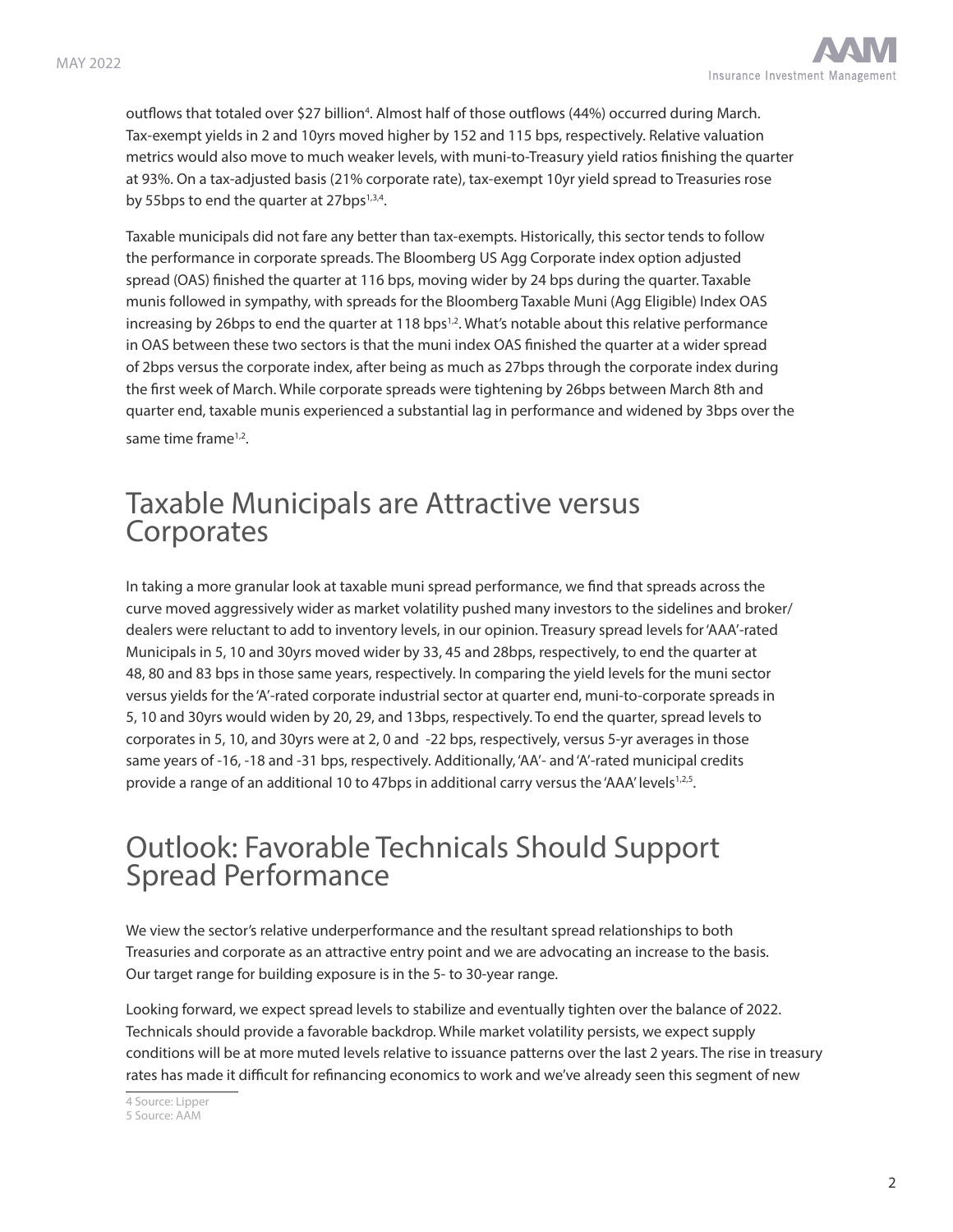issuance supply to decline by 48% versus the 1st quarter of 20216 . Additionally, in our opinion, underlying fundamentals should remain solid for the sector, buoyed by already applied federal stimulus dollars, and strong revenue performance as the economy continues to grow. However, we remain cautious on credit and we remain very selective, as the more hawkish tone on monetary policy by the Federal Reserve could result in a much slower economic growth environment that could lead to lower revenue projections and budget instability for state and local governments.



Exhibit 1: Tax-Exempt Relative Valuation Levels

Source: Refinitiv Municipal Market Data, Bloomberg

<sup>6</sup> Source: Bond Buyer